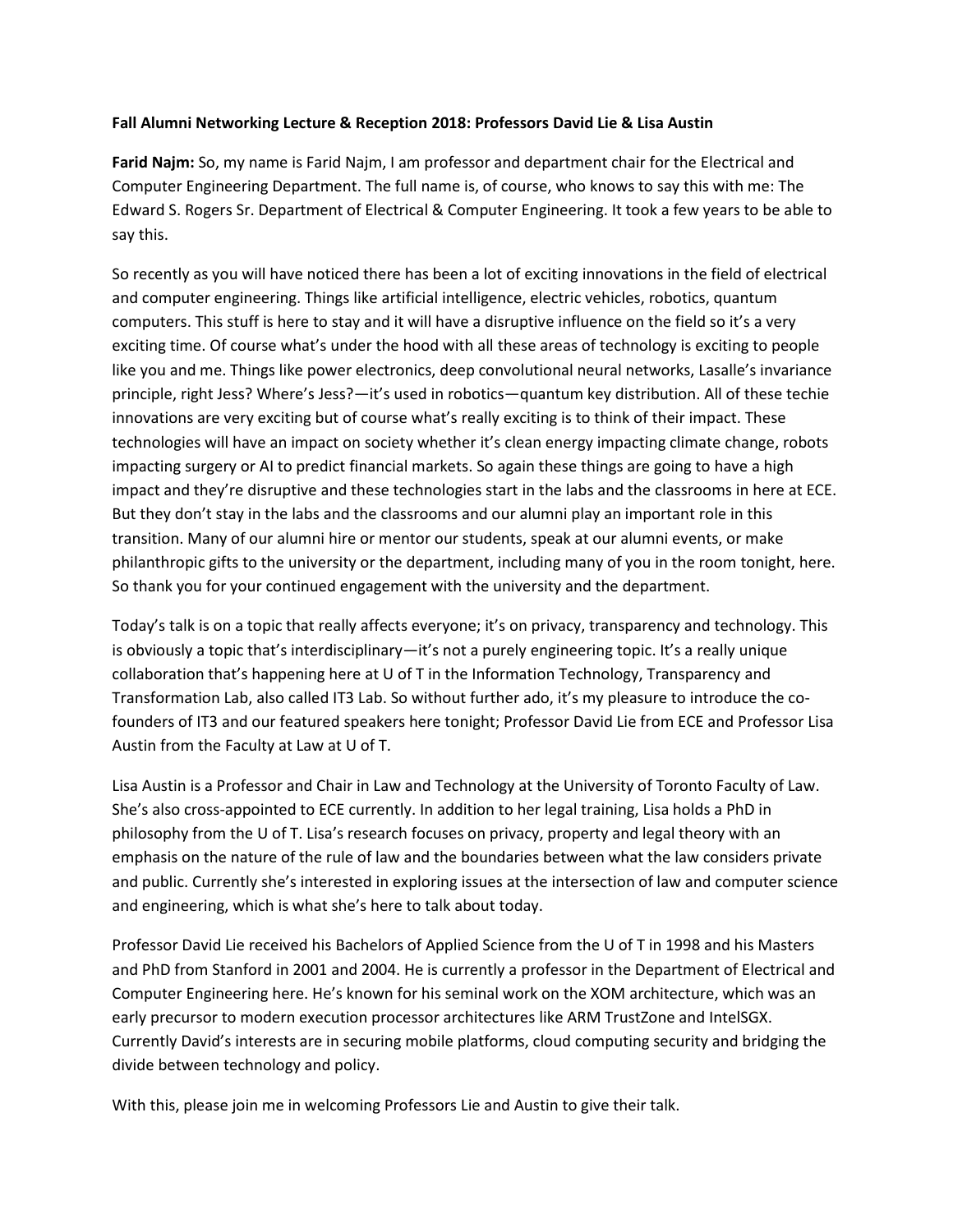## **[Applause]**

**David Lie:** Alright. Thanks for the introduction Farid. So 2007, announcement of a new device, the iPhone. Probably even Steve Jobs at the time didn't know how big of an impact that device would have on our lives. There's a chart there showing the growth and the use of smartphones, as you can see it's going up. By 2021 its projected to have 40% of the world's population will be smartphone users, so a large number of people. And of those, a large percentage are also young people. People who are children and young adults who may not be aware of all the implications of smartphone usage, and some might consider somewhat vulnerable.

### *What is really happening on a Smartphone? slide*

A question I often get is, what's really happening on these devices? And it turns out there's quite a bit. At the bottom layer, the manufacturer, either Apple or Android (put out by Google) has an operating system and that operating system interacts with the sensors on the phone, collecting information, helping to run the phone better but also sharing that information with applications you may have on your device. Things like Yelp or Uber or Facebook. Those apps will use that information to provide you better experience, give you suggestions, so on and so forth. Now, a lot of these applications are free, so they of course need to pay for the development costs and the cost of running these applications in some way. And a lot of them do that through advertising and analytics. These logos may less familiar to you but they are an integral part of how these devices are made available and how they run. Of course, there are features that help you understand and control what's going on. Both iOS and Android devices have a permissions systems so you can grant permissions to these applications and these advertisers to access some of your information and what they can do with it. Of course, not everybody may be aware of that, or know how to use these permissions. In the end, from a legal regulatory perspective, certain countries have privacy laws that require them to have privacy policies that dictate what data they can collect and what they can do with that. But of course nobody really reads these privacy policies. So, a couple of years ago we thought, this is an interesting problem and what can we do to look at that.

#### *Who has your data? slide*

The project basically looked at analyzing privacy policies and applications together and was featured recently in the news, there was an article in CBC news about this.

## *AppTrans: Transparency for Mobile Applications slide*

What our project does, which we call AppTrans, is it combines machine learning on the privacy policies to understand what the privacy policy is saying, what the app is saying about collecting, collection of private information. And on the other side we analyze the coding itself to see what the application is actually doing. And then we compare the two, to see, does the privacy policy which dictates what the app should be allowed to do—and that's what a regulatory agency like the Privacy Commissioner of Canada would use to say is this app compliant, is it compliant with the law or not—and compare that against what the code says, which is what the app is actually doing. We do this checking so that basically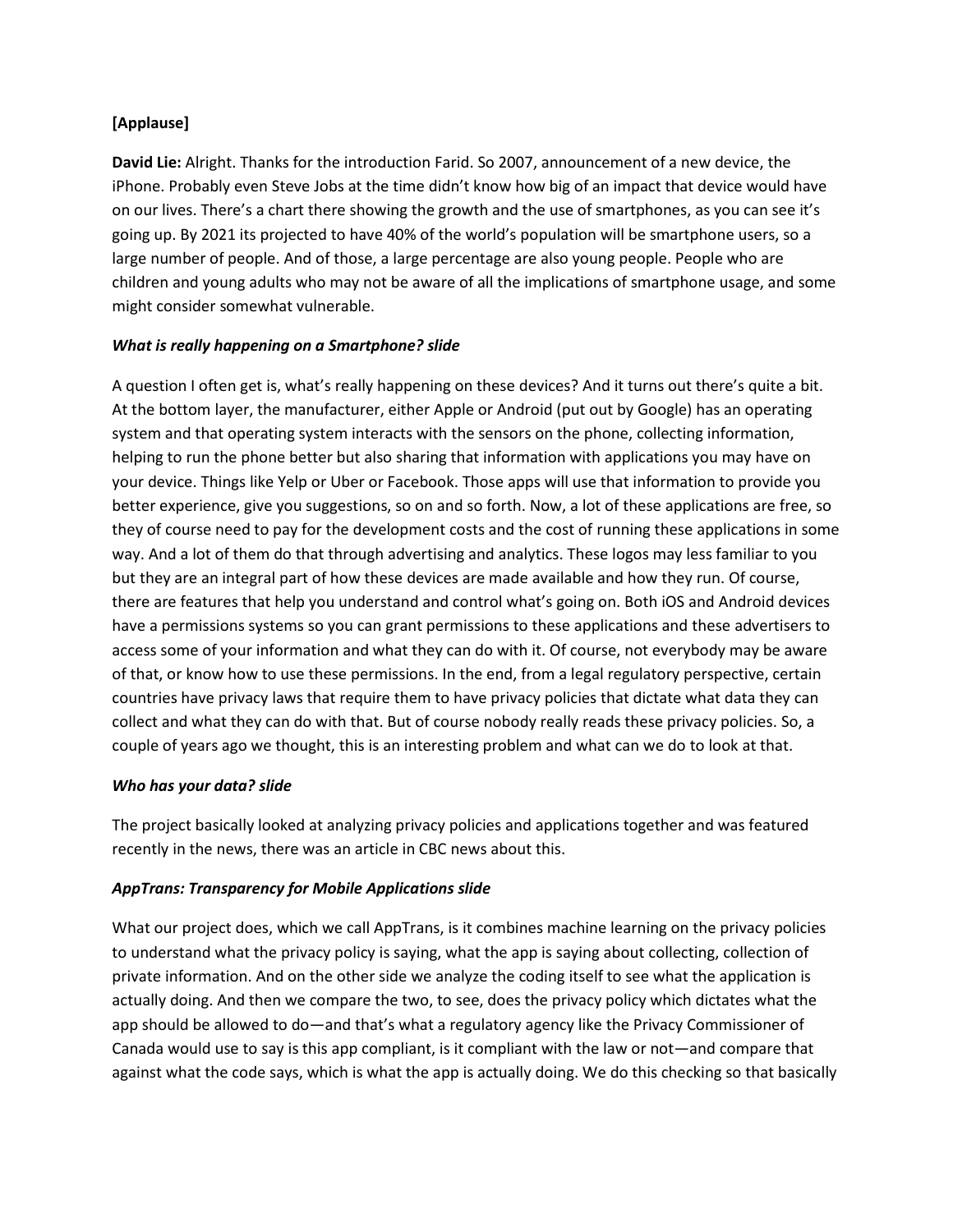you don't have to. You don't have to read the privacy policy and god forbid you shouldn't actually have to look at the code to see what it's doing.

### *What did we find? slide*

So what did we find? Interestingly, a couple of things. At the top there is just the number of privacy policy pairs that we compared, there's about 400 of them. The first row there says non-compliance. Non-compliance means the app does not conform to its privacy policy. The privacy policy says one thing but the app does something else, probably collects more information than was declared in the privacy policy. And it's about 60%, which maybe is alarming. I have to confess we weren't completely surprised, we were expecting this. But what's interesting is, if you go further down, 80%— actually 85%— of those violations are due to third-party code. What is third party code?

Question for the class: What do you think third-party code is in an application?

**Audience member:** Libraries.

**David Lie:** Libraries. Libraries that do what?

**Audience Member:** Doesn't matter, libraries that are included by the app itself.

**David Lie:** Yeah, that's the definition of third-party code, yes, external code. In this case, these libraries—the app developer didn't write them and they included them from somewhere. And the reason they're including the ones that are particularly causing problems is advertising and analytics. So it's the advertising libraries that are monetizing— allowing these app developers to support themselves— that are doing most of the data collection that isn't declared in the privacy policy. You might ask well, why doesn't the app developer just disclose what the advertising libraries are doing?

## *How come developers don't disclose? slide*

So we looked at this too. And it turns out that's exactly what they're supposed to do. So if you read the privacy policy of—this is AdMob's, AdMob's privacy policy— what they're supposed to do is, it's the responsibility of the app developer to disclose what their application does and if you include our code, well that's in your application so you should disclose that. Turns out that is what they're supposed to do. But for an app developer to do this they actually need to understand AdMob's privacy policy. So here's just a screenshot of the top level and each one of those links leads to a whole bunch of other links and a whole bunch of pages. So can an app developer actually do this? Well, we looked at it and first of all, it's a lot of work, and then on top of that if you actually look at the code in the advertising library this is some of the most heavily armored and obfuscated code you can find. It's basically bordering on what malware is doing. So, in fact, it's just a big tangled mess. Our conclusion is that even if app developers wanted to be compliant, it's going to be hard, maybe even impossible, for them to actually be compliant because they cannot know what the advertising library is doing. So that's kind of the state of things now.

#### *IT3 Lab slide*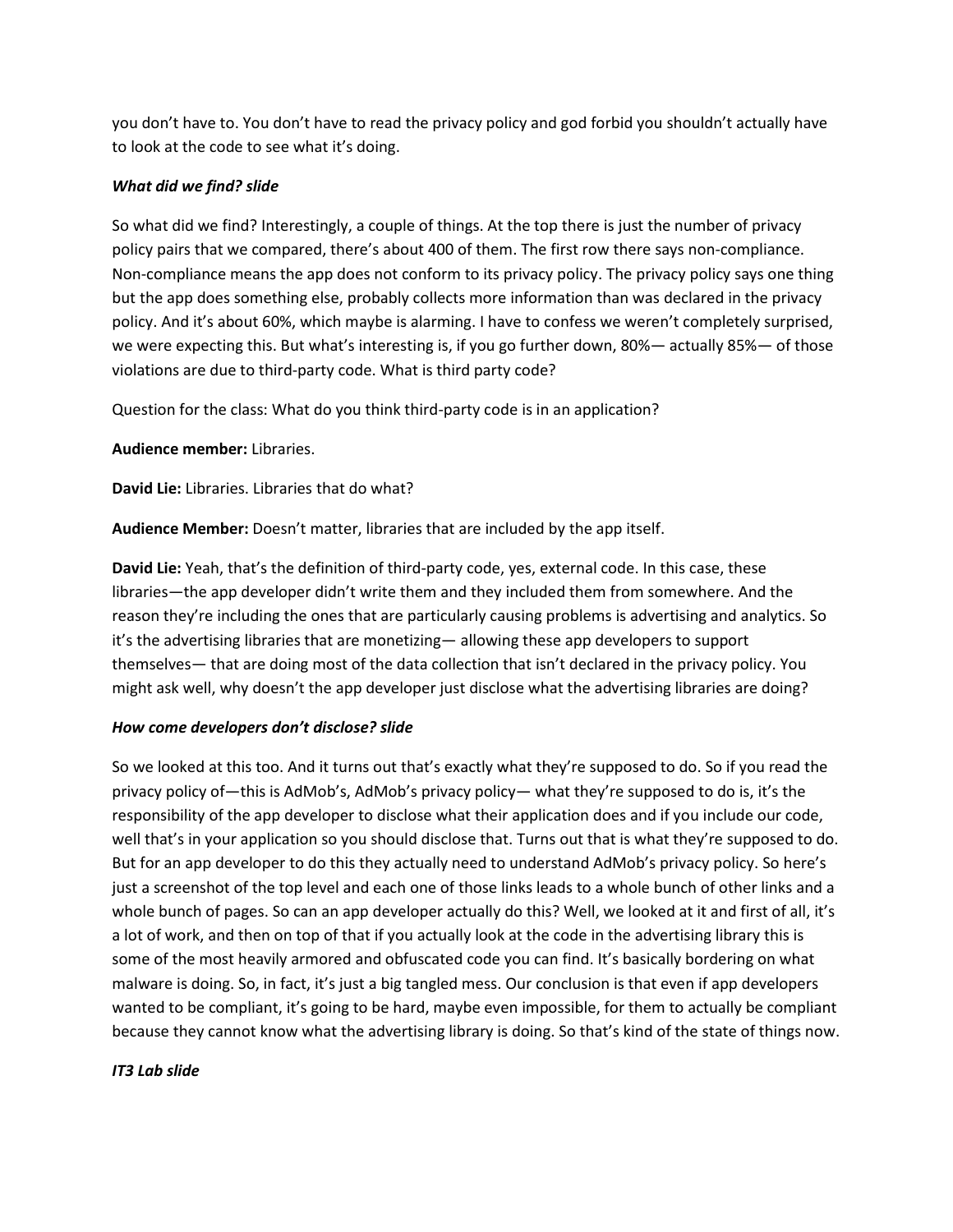So to solve these challenges and address other problems like this we founded the IT3 Lab and I'm going to let Lisa talk a little bit about that.

**Lisa Austin:** Cheers. So, when we were working on this project together we realized there were lots of larger issues that were coming up around— that we sort of categorized around—transparency. By transparency we mean all the ways in which were are all becoming more transparent to corporations, to governments, and yet the technologies and processes that make us transparent are increasingly opaque. They're opaque to individuals, they're opaque to developers, they're opaque to many people and this is a problem in that we decided to set up this lab to kind of close that transparency gap and to do it through research that was truly collaborative and interdisciplinary. So David's talked about the AppTrans project from a developer's point of view— how do possibly comply with these obligations. But from the regulators point of view—and I've been talking about this project with Canadian privacy regulators, and they're very intrigued because they feel overwhelmed, like how do you regulate this world when you have thousands of apps that come on to the market every single day? You can't use the kind of process we've been using in the regulatory space based on individual complaints that are then investigated by humans. You'll never get at this, you need to start doing some automation in order to raise some flags and help regulators understand how to prioritize their scarce resources if they want to move to a more proactive regulatory model. So building these kinds of tools at scale to make the world transparent for regulators is actually really, really important.

When I mention to people in law that we are trying to do this collaborative work—you know lawyers like to tell people what to do—so they think, oh well this is great, go hang out with some engineers and you can tell them about all the values and ethics and norms that they're supposed to embed in their technology. And I say, well, that might be somebody's project and who knows if it's a good project, but that's not our project. Our project is actually a two-way street, it's a collaborative effort in order to try to figure out that if you're looking at a problem that we care about but from very different professional angles and with very different professional toolkits, how can we figure out how you can open up a kind of solution space in a very new and different way? And that's what sort of creative and interesting for us.

## *IT3 Goals slide*

We have three major pillars or goals for looking at this. Which is around Transparency for Individuals so we care about if you know how the technology works and if you know what's happening with your data, for example. Transparency for Government— regulators, auditors, law enforcement is certainly part of that and Transparency for Businesses as well. So we're interested in that transparency gap across a range of activities and different people involved in our lab have slightly different interests in relation to that.

So we thought we'd tell you about a few other projects that we've launched under this rubric of the IT3.

#### *Open Data and Sharing slide*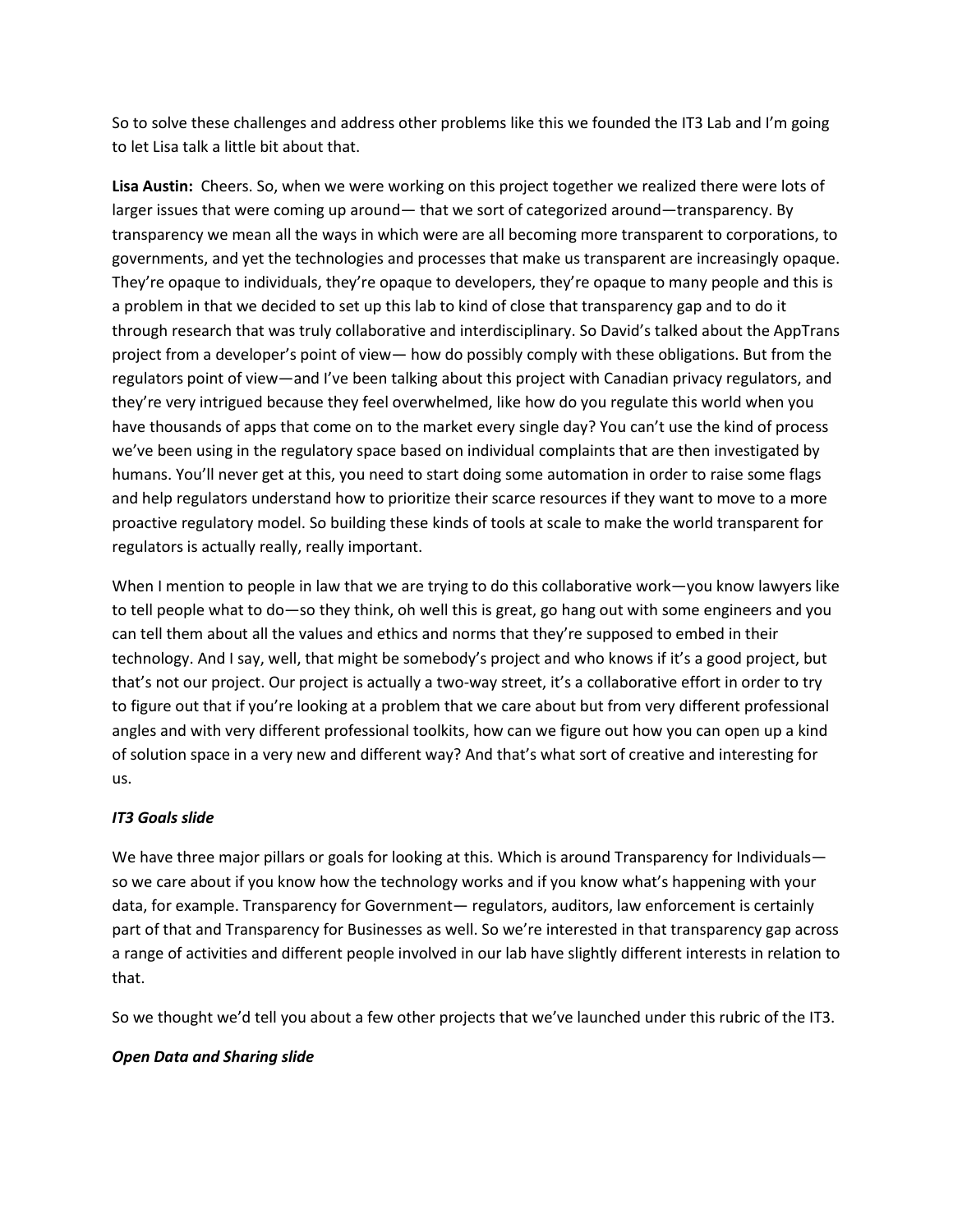One issue that we're interested in is around data sharing, and sometimes in the open data context is one form of data sharing. And so sharing, there's nothing wrong with sharing, we teach our kids to share, sharing is good, there's all sorts of contexts in which we want data sharing to happen in the new data economy. But there's also some problems if that data sharing involves personally identifiable information or information that's easily identifiable. One of the context in which we started thinking about this—one of the contexts that many people in Toronto are thinking about this—is Sidewalk Labs. Sidewalk Labs is saying we're going to make the data collected in this project open by default. Open by default, they have two very important goals behind that. One is to allow other people to get access to the data, to innovate, this is about helping to foster innovation. And the other one is a response to the concerns about data monopolies, right, we don't want all this data to be hoarded by one or two companies, we want it to be a public resource that others can get access to. So all of this sounds right, but there's a concern—and those of you in the technical community know this better than those people in my community—which is, it's very difficult to take large datasets with individual-level data and properly de-identify it so that you can't re-identify.

#### *Data re-identification slide*

And there's been many, many prominent examples of re-identification of datasets; AOL, Netflix userdata, there was a big one in Australia around Australian health data. So there's a lot of risks of reidentification when you make this data easily available and publicly accessible, even if you de-identify it. And a lot of the methods for managing that risk of re-identification have a lot of really problematic trade-offs in this context, they reduce the accuracy of the information. So if you goal is innovation and reducing data monopolies and your solution reduces the accuracy of the data, you have a big problem.

#### *Safe Sharing Sites slide*

So what we tried to do—we have a piece that we're drafting and workshopping right now—we call it Safe Sharing site just a little bit of a tongue in cheek play on Safe Injection Sites. In my space, in the privacy policy world, I like to joke that folks think that sharing data is a bit like doing drugs. I was workshopping this at NYU last week and my commentator said "No, no, no privacy law people think doing drugs is way more acceptable." I think engineers think differently about this and I certainly don't share that view. So, we had this idea about safe sharing sites where we can actually foster the sharing of data that doesn't have the same kinds of privacy and security risks involved in it. The basic idea, and David can elaborate on the technical side of it, but the basic idea is one organization that has data they want to share, there is another organization who wants to use that data in some way. If you do it through this intermediary of a sharing site, they can use that data without having to get actually access it, get a copy of it, for that data to get out and start proliferating in all these other contexts where you can't control how it's being used and how it might be re-identified in that sort of context. The other part to it is that sharing can happen in lots and lots of different legal contexts, lawyers like to say, well what would it look like in data protection law, what would it look like if you thought about this problem in a litigation context and let's solve this sharing across all these variant legal contexts. What we're trying to do is say instead, what if you solve that sharing problem once, in one particular kind of way and do it properly and then make it work with multiple legal contexts? So we had this idea of creating what we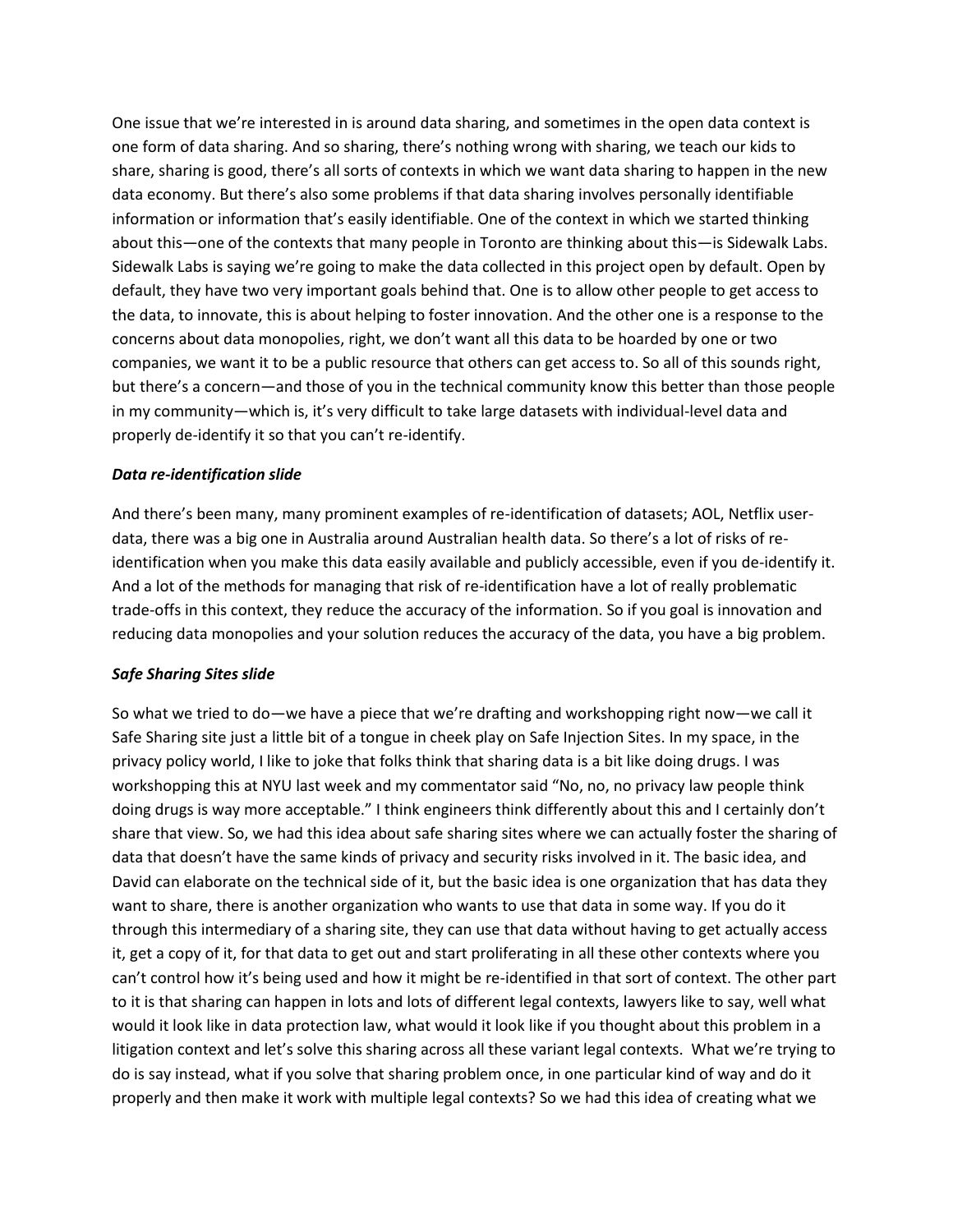call a legal interface, so could you have this plug in to multiple legal contexts. And our idea was that if you build in a lot of transparency and auditability it actually can be made to work with multiple different sorts of regimes. And so we're playing with that idea in that project.

**David Lie:** Yeah so as Lisa was saying as she was explaining these various problems to me it really struck me how they were similar. You know as engineers we like it when we can build one thing and then tweak it a bit and re-use it for something else, and tweak it a bit and re-use is for something else. And this struck me as a good way of solving these various problems. And what do we mean by various problems?

#### *Other Sharing Contexts slide*

Well, one of the problems is that, remember the FBI suing Apple to get access to an iPhone, and that was a huge technological and legal quagmire because there was no easy way to give the FBI access to that one particular phone without giving them access to all phones. But, again, a safe sharing site where two sides could share data and one side could access the data that they need and not access all the other data. And on the other side, you would also not know what they are doing with the data but they just get the data that they need and the information out of that dataset that they need, would solve that problem.

Another area is online advertising. So in online advertising typically ads are done via a bidding process now. So actually when you look at an ad there is a millisecond auction happening where information about you as an individual is being sent to a whole bunch of bidders and whoever bids the highest for that slot gets to show that ad to you. And that all happens as you're accessing that webpage or as you're opening that app. But of course, for them to bid on the app they have to know something about you and so all this information is being spread out throughout the internet about you so that they can bid on that ad. Now this is a problem, in fact there is a complaint under GDPR raised against this, against all online advertisers. But the problem there is that they need this information to do the bid but there is no way to ensure— even though the regulations says after you do that bid you've got to throw away that information— we know there is no way to guarantee that information has been destroyed once its sent out. You cannot prove to me that you've forgotten some information. Again, a safe sharing site could solve this because you could run your bidding algorithm inside the site where it could see the data but when it comes out it's just whether you won the auction or not, you never actually see the data.

Finally on a smartphone, there's going to be a lot of things on the smartphone, for example health monitoring. One of the things I have up there is that a lot of insurance companies are now pushing these apps where you load it on your phone, it kind of monitors how you drive and scores you. And then that score is sent to the insurance company and it's going to affect your rates. Now there's a lot of problems with that, but one of the problems with that is also that that data is being collected and sent to the insurance company and some of it is probably extraneous, your insurance company probably doesn't really need to know this. Again, a safe sharing site would allow the computation to be done on the phone and then just the score to be sent to the insurance company. And the insurance company could also know, because the safe sharing site protects itself, that you haven't tampered with that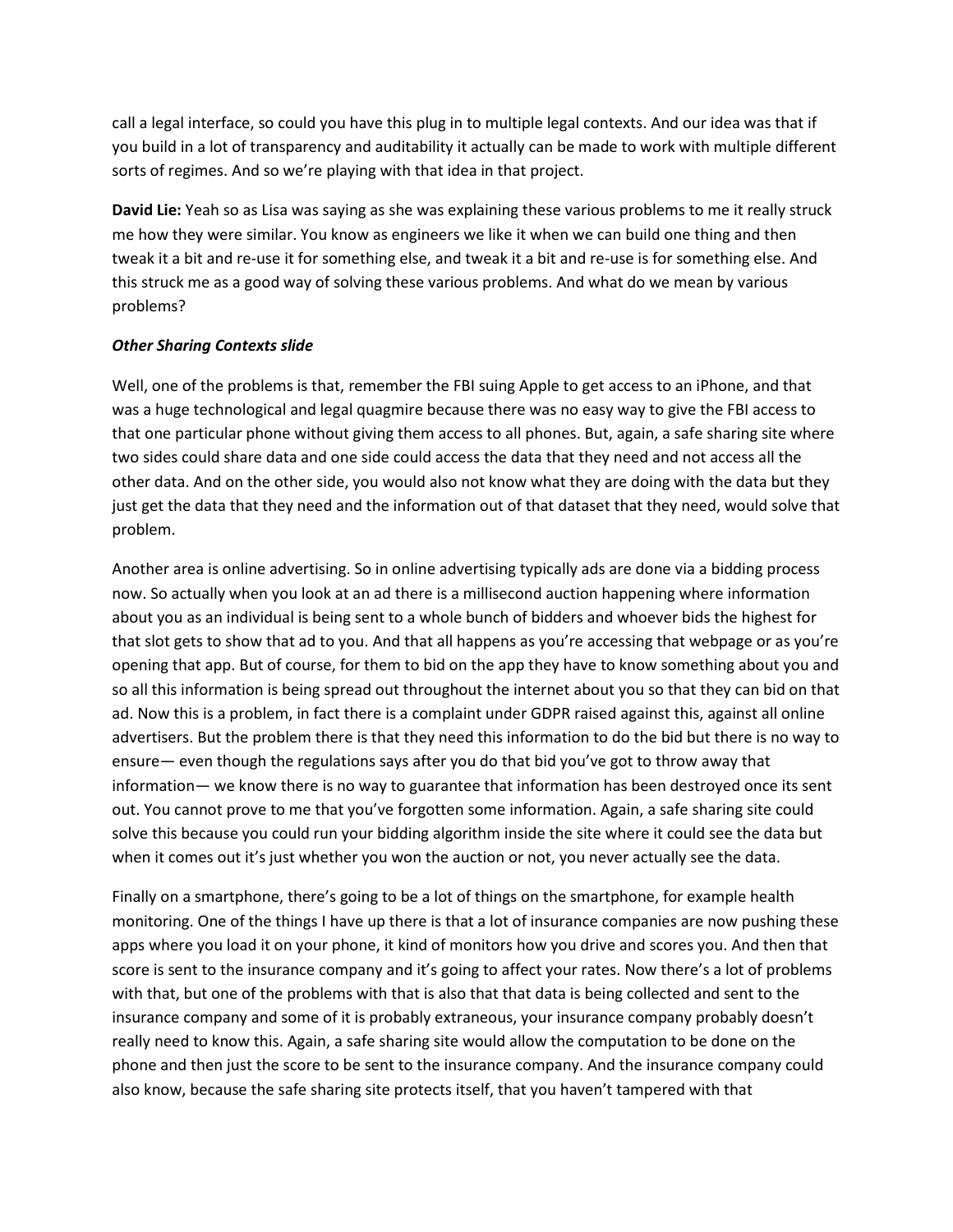computation—that you aren't lying to the phone or causing the phone to send fake results to the insurance company.

So all these things involve this third trusted party that both sides trust. You trust the safe sharing site not to leak your data and the insurance company, or law enforcement, or the online advertiser trusts the safe sharing site not to lie and say 'oh, I've shown an ad when they haven't or I'm a great driver but I'm not.' It's almost like that adage in computer science, all things can be solved with a level of indirection. We think a lot of things here can be solved with a third party that both sides trust.

## *Implementing Safe Sharing Sites slide*

Now where do we implement these? Well, we can implement them in data centres, large data trusts like what we could do for Sidewalk Labs. If all the data goes in there then people could do searches on that data but then we can guarantee that privacy isn't leaked. There's lots of instances where you might want to do it on the phone; online advertising, online apps that are profiling you for insurance or whatnot. And a third growing area is IoT devices, so smartphones. These are going to collect lots of information about you. Some of that is useful to… for example your power utility to just general information about what's going on at homes, or if you have a security monitoring company. But you don't want to share everything, you want to make sure that sharing is controlled. So again we want to look at implementing these in the huge case in the data centre, down to individual devices like a thermostat.

Finally, we're going to talk a little bit about a third project.

# *Canada's Approach to Communications Data slide*

**Lisa Austin:** So we have another project where we're looking at what we call in law, lawful access. So these are types of conditions under which police can get access to certain kinds of data. And there's a debate in Canada about access to communications data that I'll explain t you a bit about because the debate just hasn't moved forward in about 15 years and so we're trying to propose to folks that there's a way forward, it's just not the one they think. So the way that the debate has played out through the last many, many years is that we take a kind of hierarchical and categorical approach to information. We say there are things in communications data like content, the content of your email, and for that it's clear, it's clear—what we call in constitutional law—a reasonable expectation of privacy. What does that mean? If you're found to have a reasonable expectation of privacy in something, you get constitutional protection for it. That usually means if the police want to get access to it they need to get a warrant on what we call reasonable and probable grounds which means that there's a high probability that if they get access to the content of your email they'll have evidence of offence. Those are kind of thresholds and protections that we put around something that we consider really private. So content, high, right? Super private.

But then there's those various forms of communications metadata that the Canadian government has said 'no, actually, that's somewhere in between. It's not as private. It's sort of private but it's not as private and we're going to protect it on a different level. We'll say what you need to show is, you get a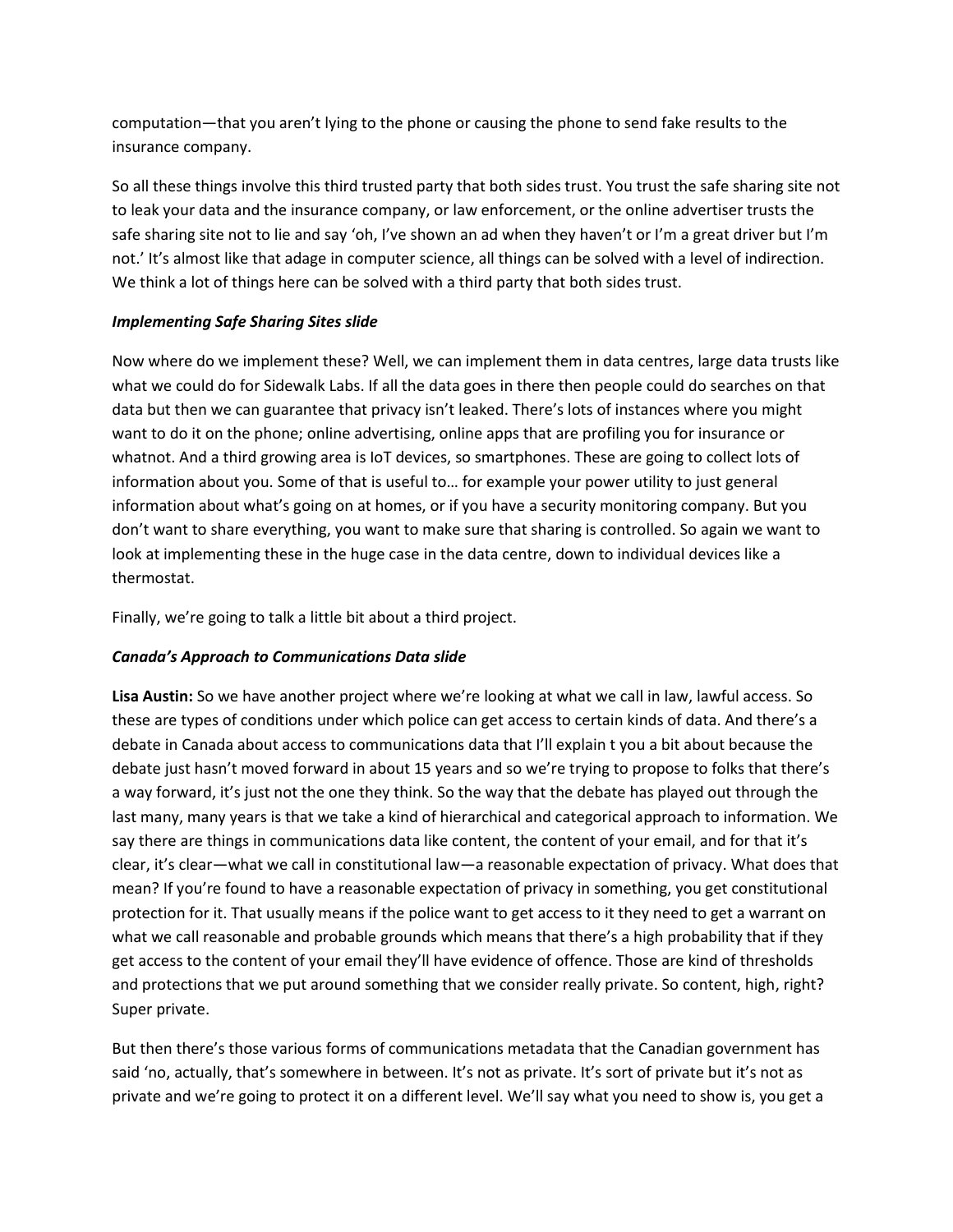warrant on suspicion. Suspicion that is going to assist in an investigation, so, I suspect it's helpful.' It's not a very high bar at all. And that's for the communications metadata.

And then there's this other category; subscriber information. So this is just the basic, who's the account holder for the telecom. So let's say the police knew someone was doing something from a particular IP address, they would go to the telecom provider and say I want to know who that person is. Give me a name, give me an address. The Canadian government used to call this phonebook information. My students always say, what's a phonebook? **[laughter]** But on that they have this theory that… no reasonable expectation of privacy, it's just not private, its phonebook information and we should be able to get it without a warrant, we should even be able to get it on demand. And this shaped law reform for many, many, many years.

## *The 2014 SCC Spencer Decision slide*

And then a decision in 2014 blew it up. So the 2014 Spencer Decision said 'well actually, for that low level phonebook information, that subscriber information, guess what? Reasonable expectation of privacy, get a warrant on reasonable and probable grounds.' So this completely blew up what the government's theory about how to think about this was. What the court did was it looked at the use context of the subscriber information, saying what you want to do is actually identify what someone is doing online and pierce their online anonymity and we're willing to protect online anonymity as an aspect of privacy under the Canadian constitution. So, blew up their various theories and called in to question this whole edifice.

# *Legislating around Spencer? slide*

It didn't change the practice though because soon after there were all sorts of proposals, can we legislate around this decision. Now you may think, as non-lawyers, can you legislate around a unanimous Supreme Court decision? Actually you can, lawyers are very good at making work for ourselves. There are many ways to do this and they are exploring these different ways. And I've been at some of the stakeholder consultations for some of these proposals and this is what they look like.

# *WHERE ARE WE NOW? slide*

And it's a fight, it's a fight between 'is this data really private, is it not private? What does Spencer mean? Is it private, is it not private? How do we interpret this case, how do we not interpret this case?' And people getting very, very, very heated.

So what a bunch of us, David and I and a number of other people, have tried to do in this project is say 'what if we just stop having that fight? We don't have to agree, just stop the shouting and open up a different solution space. Are there other ways in which we can actually provide tools to police to do the investigations they want to do that don't require such huge Constitutional compromises? It turns out in engineering and computer science you guys have a whole toolkit that we're not thinking of that's very exciting. But I'm going to make David talk about it.

# *PPLATs as a way Forward slide*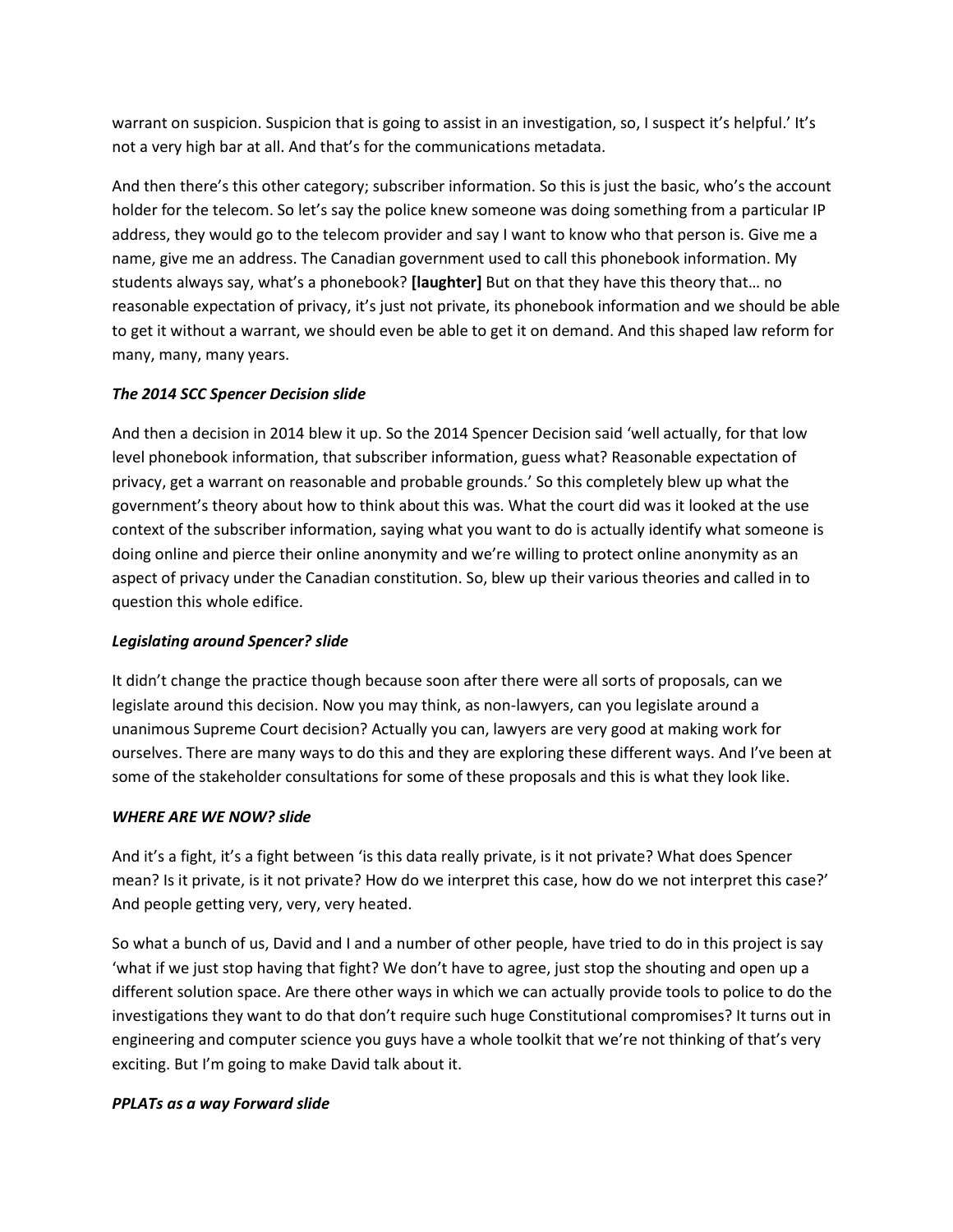**David Lie:** So one of the examples that I think is quite striking is the problem where because the bad guys also carry cell phones, the police will often request what's called a cell tower dump. So they have the cell phone IMEIs, the identifiers, of the bad guys and they just want to know if they are in a certain area at a certain time. And so they can make a request to the cell phone company to say, give us all of the identifiers of these base stations in this period. But of course that contains a lot of other stuff that's not relevant. And this is a story that plays over and over again, the whole idea of a data trawl to find out some specific piece of information. Well it turns out there's a mechanism that lets both sides get what they want. The cell provider there on the right doesn't want to reveal all the subscriber information and we also don't want them to do that, so that's us and the cell provider. But at the same time, law enforcement doesn't want to reveal the IDs that they're looking for because they're just suspects at this stage and they don't, for various reasons, want to reveal who exactly they are trying to monitor. So there's something called private set intersection which allows you to compute the intersections of two sets without each revealing the contents of that set. So what comes out of that is just the intersection of that set. So that would solve this problem because that's really what both sides are looking for. The cell providers don't want to give the full set to law enforcement. Law enforcement doesn't want to tell exactly what they're looking for. But again if you have a trusted third party that does that computation then you can get that without compromising the requirements of either side. So that's just an example of where breaking apart the legal problem and really understanding it means that there is a better technological solution that might be able to break what is otherwise a deadlock.

### *Check us out! slide*

So we have a website and a twitter account and all that cool stuff. So check us out! We have this and other projects as well as reports and stuff for you to read on our website.

## **[Applause]**

**Farid Najm:** Thank you guys this was great. We now have some time for questions from the audience.

**Audience Member #1:** I have a question, I understand that in some countries, in order to access your information that you know who's doing it because you get a little memo that they're looking at your healthcare, or they're looking at your financials. And then you say no thank you very much, or you say ok go ahead. Have we got that here?

**Lisa Austin:** In some contexts they have to tell you, but not in other sorts of contexts and its certainly an area of law reform that people are promoting with transparency reports and should you have to report to people when you're looking at their data and certainly an area of active research. It's not part of our research project right now but definitely is something that various people are looking at.

**Audience Member #2:** I'm sure you're aware of Statistics Canada, the latest endeavor. I'd like your comments on, is this constitutional, and are there third parties that can intervene on it? What do you think about that?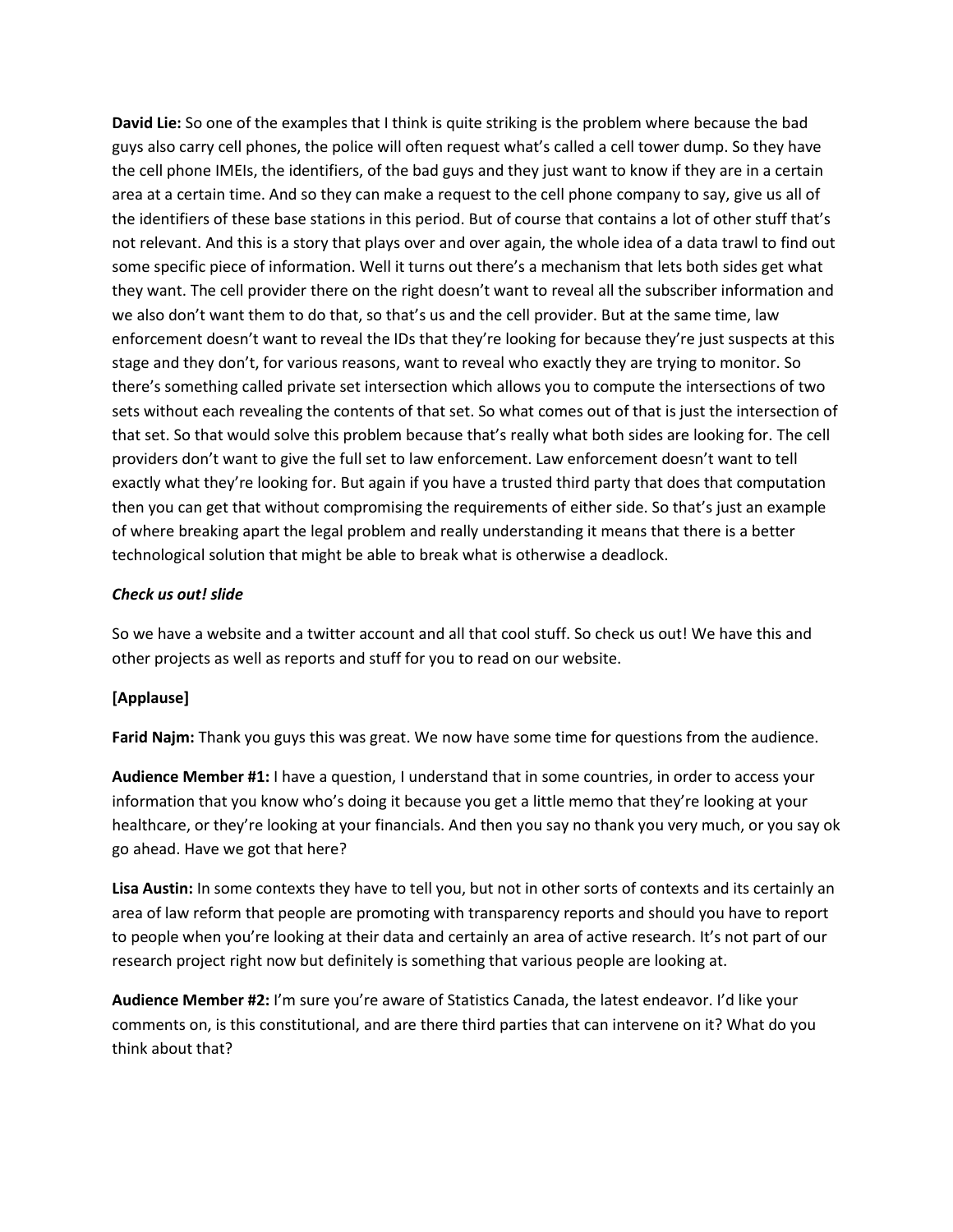**Lisa Austin:** …legal advice! I've seen good accounts that they have the authority to do what they want to do, it may be ill-advised or they could have done better public relations. It's true there have been reports saying well the banks could stop this and take legal action. Lawyers are very good at finding arguments on many sides to fight that out. My initial reaction to it was that they probably could do this but that they botched the public relations around it. And that you can do it doesn't mean it's a good idea, but we'll see what happens.

**Audience Member #2:** Are they getting personal information? I mean it's the banks giving the statistical data. Are they being able, by this request, to get the individual who owns that data or is that outside…?

**Lisa Austin:** My understanding is that they were asking for the individual level and then they were going to —because they wanted to match it with demographic information they already had and then deidentify it later. They have various powers to compel.

**Audience Member #2:** So CRA could have a look at that then?

**Lisa Austin:** No, they wouldn't be allowed to do that. Statistics Canada has one of the most restrictive data regimes around. They have their own Act. They have very strict confidentiality rules and they are one of the only employees in Canada subject to criminal penalties for misuse of data. So they're actually very trustworthy and they have a very strict legal regime around what they do with things but they do have powers to compel access to data. Whether they should use them or not is a policy question.

**Audience Member #2:** Well if they're that trusted why is there so much concern around it?

**Lisa Austin:** Yeah, yeah.

**Audience Member #2:** We know if we get the wrong leader, like a Trump, everything could change overnight.

**Farid Najm:** Alright, thank you. Another question?

**Audience Member #3:** So these themes of trusted third parties immutability, privacy, security are consistent with blockchain technology, so I was just curious is there a potential for a permission blockchain to help with some of these initiatives?

**David Lie:** Permission blockchain. So, blockchain is useful for some contexts, we get this question a lot. So my answer is that blockchain is a good technology for audits because it kind of distributes the information among a bunch of parties so even if one…some subset of them lie or somehow corrupt it it's kind of like the crowd, you have to get a whole bunch of people to corrupt or lie all at once and the chances of that happening are lower. But blockchain isn't necessarily a good fit for things where you want privacy because the way it works is that that information is distributed and replicated across a bunch of nodes and so information is, by its nature, spread. That's how you get the reliability of blockchain. For digital currency, something like bitcoin, you don't actually get privacy, you get anonymity because the actors who are doing the transactions are just private public key-payers, it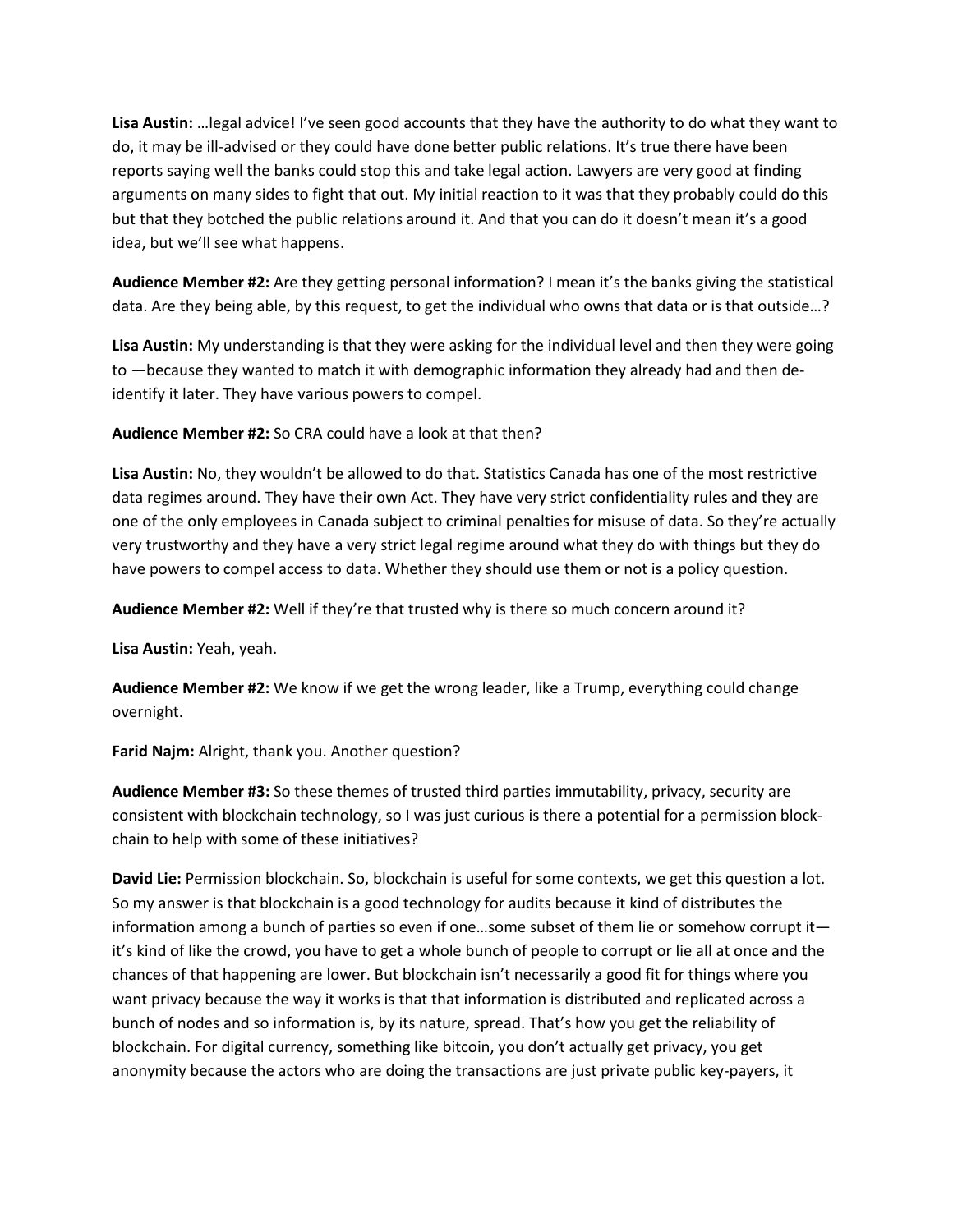doesn't tie you back to a person. But you don't actually get privacy because actually all the transactions done by those key-payers are open for everybody to see. So that's an important distinction.

**Audience Member #4:** Your safe sharing site solution was kind of described mostly in technical terms. I've kind of thought about this stuff for a long time now and I came to the conclusion with some of the ideas I had way back when about some of this stuff was that ultimately it had to be organizational, capital structure solution, almost like a co-op. Ultimately because just this week we heard about Deep Mind betraying its user base, so to speak, by being incorporated in to the larger Google organization which has really terrified the people whose information is in there. Actually I was in the health care field a while ago and I was thinking of about something about privacy-related sharing of information. And I kind of thought at all about the different barriers you could put up technically. And I kind of concluded that ultimately, just by definition, none of them will be sufficient because, as this gentleman pointed out, once you get a Trump or something like that, from the human side of things, from the organizational side of things, who undermines the entire notion of privacy or what have you, or accountability even, all is lost. So ultimately, do you guys anticipate addressing in your lab organizational forms like cooperatives or collectives or other kinds of legal instruments or structuring that can put firewalls at multiple domains around this?

**Lisa Austin:** The short answer is yes, the longer answer is the safe-sharing site, we were making it with the understanding that it was going to intersect with multiple types of legal regimes. So it doesn't itself solve the accountability question…

**Audience Member #4:** Yeah, it wasn't a criticism…

**Lisa Austin:** No, no I'm just saying it's meant to connect with multiple types of regimes. You might have a one-off kind of thing. In litigation, for example, recently—I mean tobacco litigation isn't popular to talk about—but there's a case that went to the Supreme Court of Canada around the tobacco litigation and one of the issues there was should the tobacco get access to the health care data that the province of BC was using to base its assessment of causation and costs. It's worth billions of dollars to the company involved and they wanted to do their own analysis of the data. They went to the Supreme Court of Canada on a very technical statutory interpretation question which I won't bore you with, and the answer was not at this time, not in this way because of this statutory interpretation issue. But it left open the question that there's all sorts of litigation contexts where you might actually need one party to have access to that data. That would be a kind of a one-off context that would have to manage in the context of rules of discovery and court supervision that wouldn't necessarily raise all of those questions that you're saying. But say like a Sidewalk Labs context would definitely. So we have a project we're going to start, but we're just talking to other people that are going to be involved in it, looking at the concept of data trusts, which is more of a legal concept, how you could make it work with our idea of safe-sharing sites and what some of these governance models are legally and how to make them play well with the technical realities that they're meant to intersect with. So we are actually starting to think about some of those other pieces. This is just kind of one piece of the puzzle, not meant to be the whole view of it.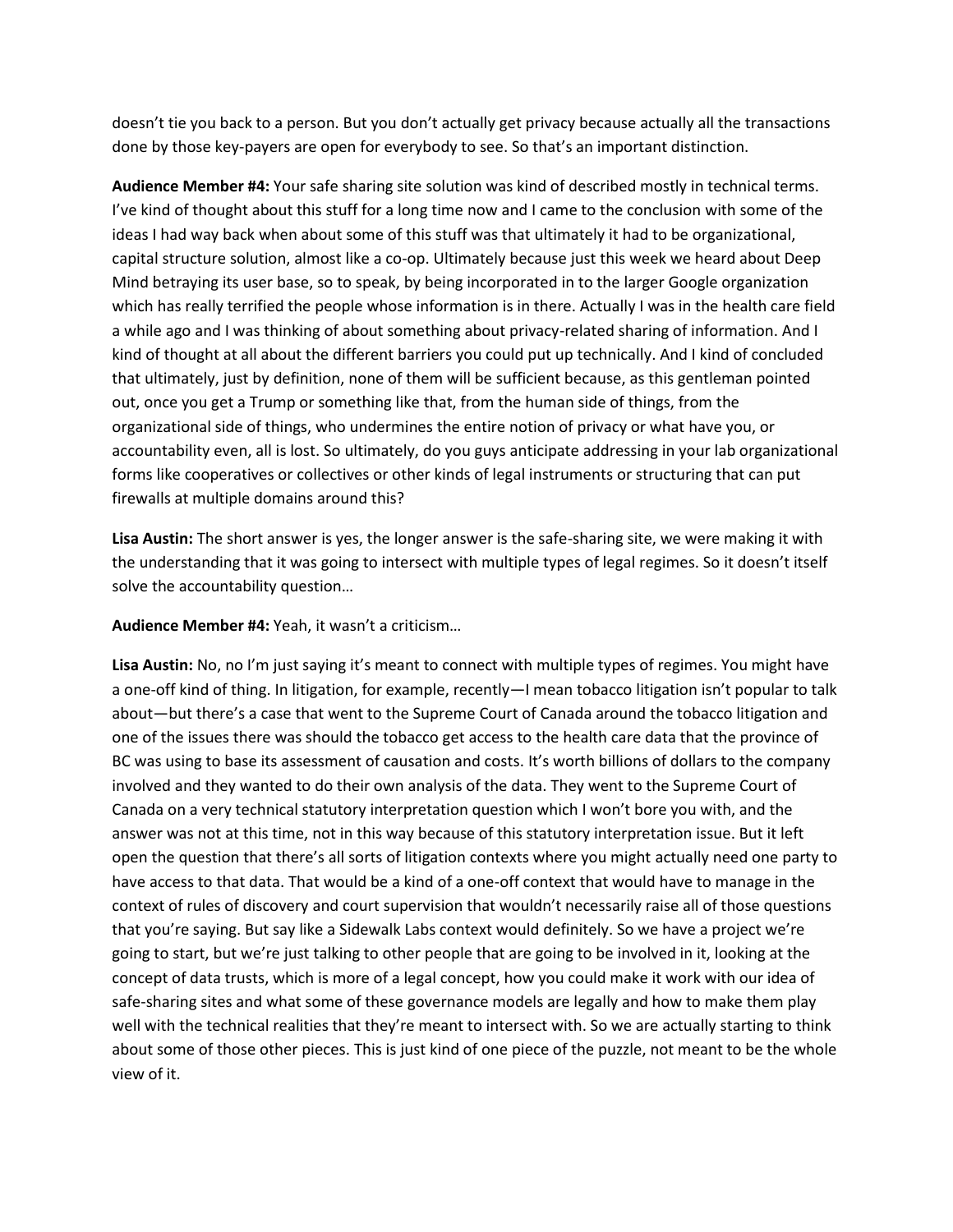**Audience Member #5:** I think this is a slightly difficult problem, especially with a lot of closed-source software, where you can't exactly see what's going on. And maybe in a phone environment because it's somewhat isolated you can do this, but, for example on Facebook, I can't see what they're doing with my data, the source code isn't openly available. What would you propose to … Would the onus be on the user to clean up our data or would it be possible to enforce this on larger organizations such as Facebook?

**David Lie:** Yes, that's a good question. How you kind of get to a world where right now all the data is being held in organizations like Facebook and Google and the code operating of that is also in the same organization. But ultimately what we want to look at is a way to carve out a piece of that. And enforce that, possibly with regulation or the threat of it, that says that some part of this has to be done in an auditable way. So, the comparison I like to make is that Facebook and Google they also have their own bank accounts that they have control over, but the IRS or the CRA here, doesn't worry—I mean they do worry, but not that much—there are ways of ensuring that they're not cheating on their taxes. That's because they're required to keep an auditable trail and if there's something suspect there are legal remedies—legal ways of compelling them to reveal information. So I think technology is part of the solution, but there's a reason we're having this collaboration. Technology—it's impossible well I think it's mostly impossible to build a technology that cannot be corrupted by a human or by its owner. So there has to be a way of regulating and making sure that it's used in the correct way. And I see that at least in Western democracies or such like that, laws are the way to do that. Even someone like Trump, he's still constrained by whatever laws that are placed on him. It is important that law and technology work together to make sure we achieve what the goal is.

**Audience Member #5:** And I guess there would be the other problem, just like tax evasion, for example, people do have offshore accounts to circumvent a lot of tax laws and I think the other issue is it would be a very difficult issue to enforce these things on a global perspective, right. We can have great laws here but offshore it might not be so great…

**Lisa Austin:** And that's a great research problem in law around global governance and how do we regulate in a global economy. And there's lots of people interested in that and how that works in the data economy. You know we're slowly finding each other and creating networks. Certainly our lab is with folks doing other pieces of this research. But if you want a more optimistic note than that, it always makes good work for lawyers and engineers. You'll be employed!

**David Lie:** Lisa can say more to this but there are some examples of, what do they call it? Extra…extraterritorial, right. So like when the US said we won't do business with you unless you reveal the information of all US citizens, like financial data, to us. Or GDPR, like its all European citizens but you can't actually identify who's actually a European citizen. So effectively it's imposing a policy on the entire world. So these are the mechanisms we need to employ along with technology to make things happen.

**Audience Member #6:** What would the governance model look like for such a system, like the safesharing site? Who enforces it, who's running it, are they censoring things? You've kind of moved the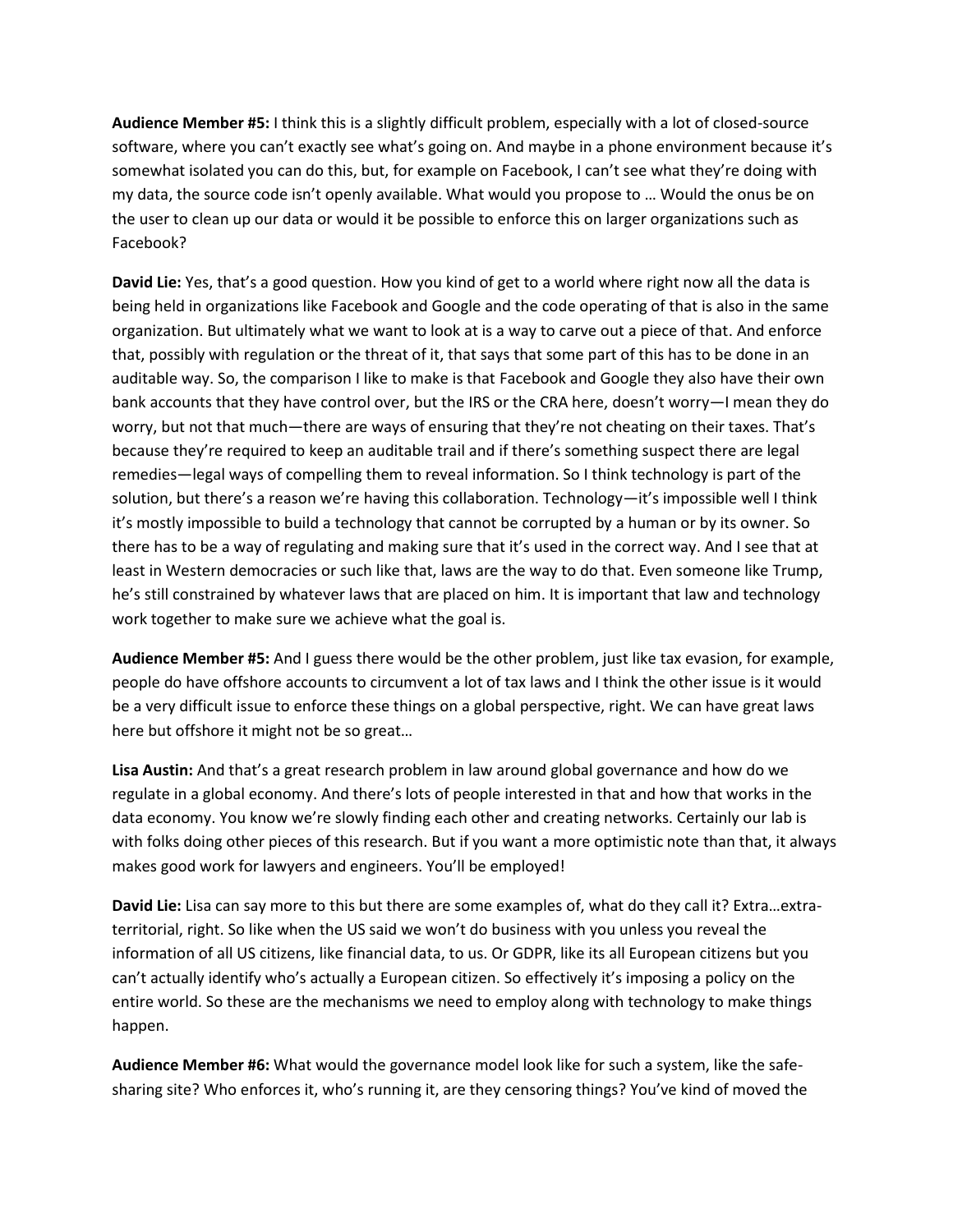problem another step along the way where now this central sharing site has all of our data and if it gets compromised it now has access to Google's dataset, to Amazon's dataset, to Huawei's dataset. So how do you solve that?

**David Lie:** We should hire this guy. I think actually the real answer is we're figuring these out. To speak to one thing is that I don't think centralization is necessarily fatal because in some ways a lot of things are already centralized right now, right? Like Google and Facebook and even the Canadian government has a lot of information on you. We expect them to keep it safe. So I think the security problem can be solved as well as it is now, if not better because you'll have more resources if it's centralized. But ultimately the questions about how these entities would be governed, that's something that we don't have the answers right now.

**Farid Najm:** Ok thanks. One more? Let's have someone who hasn't asked a question yet.

**Audience member #7:** I find it fascinating we're talking about who is going to do it and talking about the intersectionality of engineering and law and there's an elephant in the room that no one seems to talk about and that's PEO. They're ostensibly here to regulate technology and have always been the intersectionality. Personally I'm an EIT, I will hopefully be a P. Eng. in two weeks, two months. But you talk to a lot of those guys and their philosophy is, the bridges are staying up, we're good. Some of the disturbers seem more interested in the cyberworld but in my mind it's a no-brainer. Can you talk to that? And, I'm sorry, I see frequently more lawyers interested in these issues than P.Engs, so I find it fascinating.

**David Lie:** Well, yeah I mean. PEO is our Professional Organization. I think ultimately we have to find the right partner for this. It may be a PEO, it might not be. But I think PEO has a job. They need to make sure that people who are claiming they have engineering expertise aren't … sorry people who don't have engineering expertise aren't claiming to be engineers and designing houses and bridges that might fall down and hurt people. When it comes to technology, especially information technology, I feel like PEO kind of steps back a bit. It's not as regulated, they don't necessarily know what their role is. That could be something we define and it could be them or it could be someone else but I think that's a good point but we don't really have the answer right now.

**Farid Najm:** That's great. We're going to have to stop here, we can continue the questions in the networking session. Thank you David, thank you Lisa.

# **[Applause]**

So as I said, we still have time, we can enjoy some more networking and more food and drinks. As to networking you will see this card on your seat. So this is our attempt at doing good networking with alumni. The ECE CONNECT under the engineering CONNECT platform. You can sign up for this very easily, go to the website on the card. This is a website for networking with other alumni of all ages in various locations around the world. Some of them are very new, junior alumni so you'll have the opportunity to mentor younger alumni. And younger alumni, you have an opportunity to benefit from the experience of older, more experienced alumni. So it's like a curated LinkedIn. We approve people to